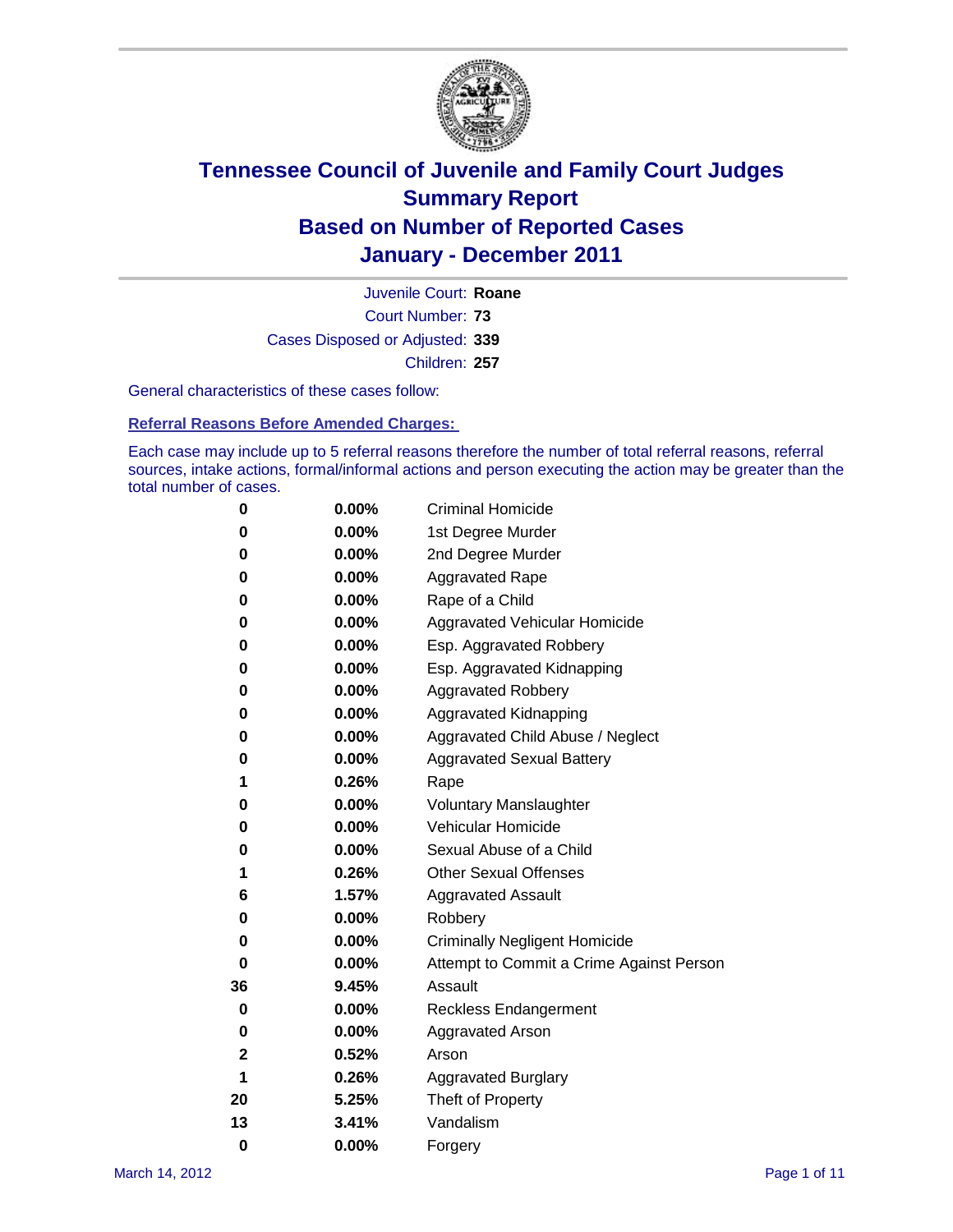

Court Number: **73** Juvenile Court: **Roane** Cases Disposed or Adjusted: **339**

Children: **257**

#### **Referral Reasons Before Amended Charges:**

Each case may include up to 5 referral reasons therefore the number of total referral reasons, referral sources, intake actions, formal/informal actions and person executing the action may be greater than the total number of cases.

| 0           | 0.00%  | <b>Worthless Checks</b>                                     |
|-------------|--------|-------------------------------------------------------------|
| 3           | 0.79%  | Illegal Possession / Fraudulent Use of Credit / Debit Cards |
| 4           | 1.05%  | <b>Burglary</b>                                             |
| 0           | 0.00%  | Unauthorized Use of a Vehicle                               |
| 0           | 0.00%  | <b>Cruelty to Animals</b>                                   |
| 0           | 0.00%  | Sale of Controlled Substances                               |
| 11          | 2.89%  | <b>Other Drug Offenses</b>                                  |
| 7           | 1.84%  | Possession of Controlled Substances                         |
| 0           | 0.00%  | <b>Criminal Attempt</b>                                     |
| 0           | 0.00%  | Carrying Weapons on School Property                         |
| 0           | 0.00%  | Unlawful Carrying / Possession of a Weapon                  |
| 0           | 0.00%  | <b>Evading Arrest</b>                                       |
| 3           | 0.79%  | Escape                                                      |
| 1           | 0.26%  | Driving Under Influence (DUI)                               |
| 14          | 3.67%  | Possession / Consumption of Alcohol                         |
| 1           | 0.26%  | Resisting Stop, Frisk, Halt, Arrest or Search               |
| 0           | 0.00%  | <b>Aggravated Criminal Trespass</b>                         |
| 1           | 0.26%  | Harassment                                                  |
| 0           | 0.00%  | Failure to Appear                                           |
| 1           | 0.26%  | Filing a False Police Report                                |
| 0           | 0.00%  | Criminal Impersonation                                      |
| 25          | 6.56%  | <b>Disorderly Conduct</b>                                   |
| $\mathbf 2$ | 0.52%  | <b>Criminal Trespass</b>                                    |
| 6           | 1.57%  | <b>Public Intoxication</b>                                  |
| 0           | 0.00%  | Gambling                                                    |
| 4           | 1.05%  | Traffic                                                     |
| 0           | 0.00%  | <b>Local Ordinances</b>                                     |
| $\bf{0}$    | 0.00%  | Violation of Wildlife Regulations                           |
| 0           | 0.00%  | Contempt of Court                                           |
| 47          | 12.34% | Violation of Probation                                      |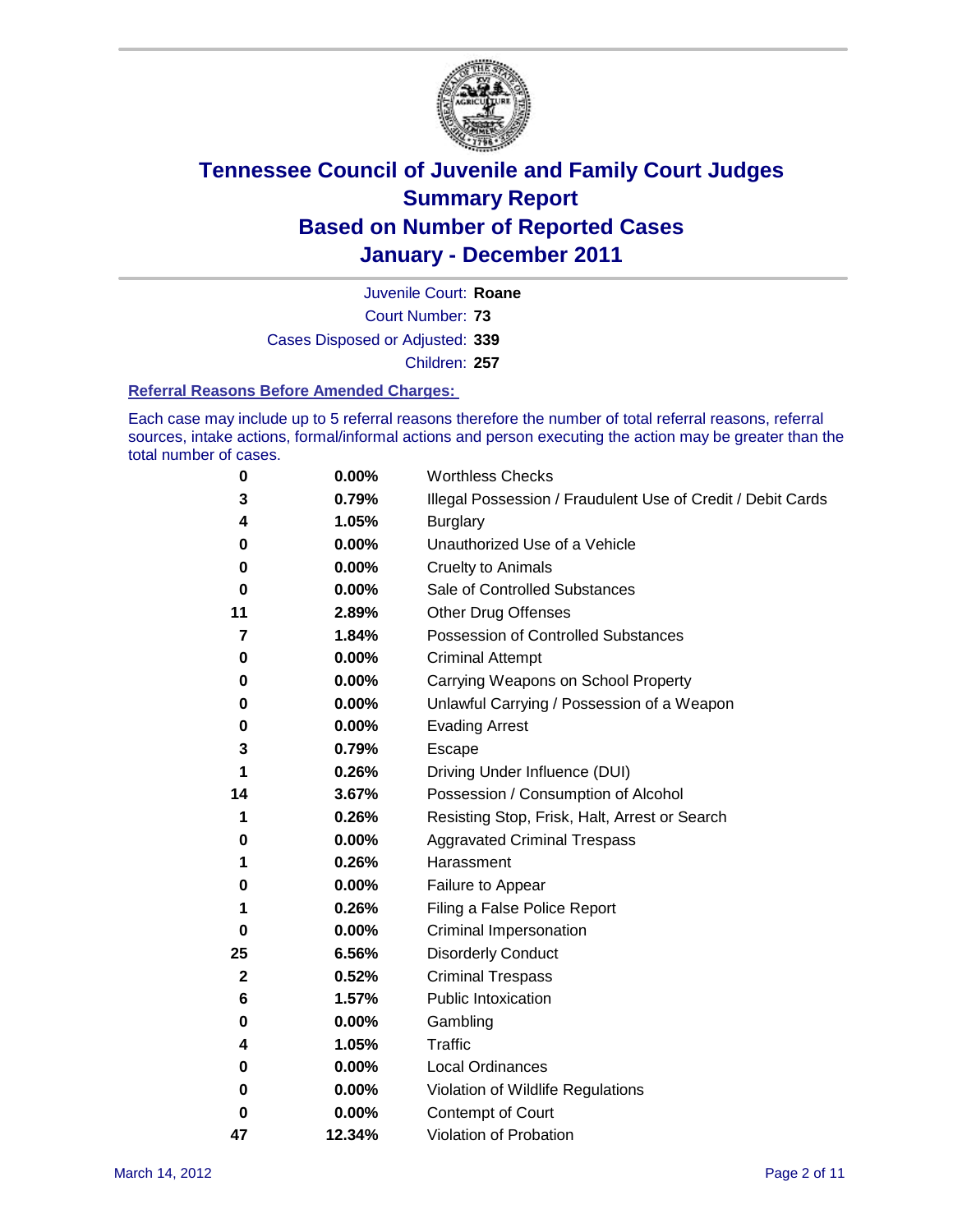

Court Number: **73** Juvenile Court: **Roane** Cases Disposed or Adjusted: **339** Children: **257**

#### **Referral Reasons Before Amended Charges:**

Each case may include up to 5 referral reasons therefore the number of total referral reasons, referral sources, intake actions, formal/informal actions and person executing the action may be greater than the total number of cases.

| 381      | 100.00%  | <b>Total Referrals</b>                 |
|----------|----------|----------------------------------------|
| 35       | 9.19%    | Other                                  |
| $\bf{0}$ | 0.00%    | <b>Consent to Marry</b>                |
| 0        | 0.00%    | <b>Request for Medical Treatment</b>   |
| 0        | 0.00%    | <b>Child Support</b>                   |
| 0        | 0.00%    | Paternity / Legitimation               |
| 0        | 0.00%    | Visitation                             |
| 0        | 0.00%    | Custody                                |
| 0        | $0.00\%$ | <b>Foster Care Review</b>              |
| $\bf{0}$ | $0.00\%$ | <b>Administrative Review</b>           |
| $\bf{0}$ | 0.00%    | <b>Judicial Review</b>                 |
|          | 0.26%    | Violation of Informal Adjustment       |
| 0        | 0.00%    | <b>Violation of Pretrial Diversion</b> |
| $\bf{0}$ | 0.00%    | <b>Termination of Parental Rights</b>  |
| 0        | 0.00%    | Dependency / Neglect                   |
| 0        | 0.00%    | <b>Physically Abused Child</b>         |
| 0        | 0.00%    | Sexually Abused Child                  |
| $\bf{0}$ | 0.00%    | Violation of Curfew                    |
| 0        | 0.00%    | Violation of a Valid Court Order       |
| 28       | 7.35%    | Possession of Tobacco Products         |
| 1        | 0.26%    | Out-of-State Runaway                   |
| 8        | 2.10%    | In-State Runaway                       |
| 76       | 19.95%   | Truancy                                |
| 20       | 5.25%    | <b>Unruly Behavior</b>                 |
| 2        | 0.52%    | Violation of Aftercare                 |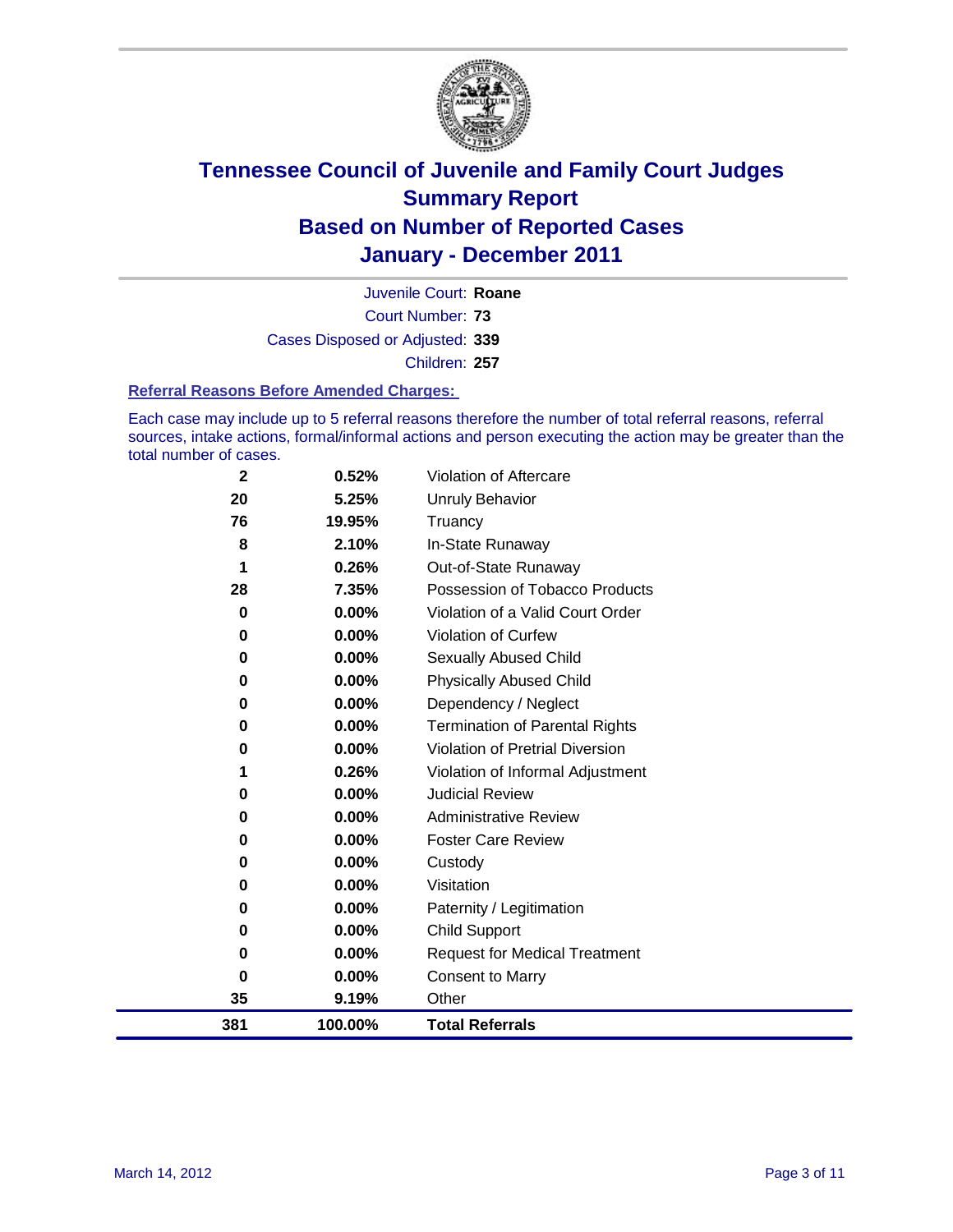

|                            | Juvenile Court: Roane           |                                   |  |  |  |
|----------------------------|---------------------------------|-----------------------------------|--|--|--|
|                            | <b>Court Number: 73</b>         |                                   |  |  |  |
|                            | Cases Disposed or Adjusted: 339 |                                   |  |  |  |
|                            |                                 | Children: 257                     |  |  |  |
| <b>Referral Sources: 1</b> |                                 |                                   |  |  |  |
| 207                        | 54.33%                          | <b>Law Enforcement</b>            |  |  |  |
| 13                         | 3.41%                           | Parents                           |  |  |  |
| 5                          | 1.31%                           | <b>Relatives</b>                  |  |  |  |
| 0                          | 0.00%                           | Self                              |  |  |  |
| 82                         | 21.52%                          | School                            |  |  |  |
| $\bf{0}$                   | 0.00%                           | <b>CSA</b>                        |  |  |  |
| 18                         | 4.72%                           | <b>DCS</b>                        |  |  |  |
| 0                          | 0.00%                           | <b>Other State Department</b>     |  |  |  |
| 1                          | 0.26%                           | <b>District Attorney's Office</b> |  |  |  |
| 37                         | 9.71%                           | <b>Court Staff</b>                |  |  |  |
| 0                          | 0.00%                           | Social Agency                     |  |  |  |
| 0                          | 0.00%                           | <b>Other Court</b>                |  |  |  |
| 16                         | 4.20%                           | Victim                            |  |  |  |
| 1                          | 0.26%                           | Child & Parent                    |  |  |  |
| 0                          | 0.00%                           | Hospital                          |  |  |  |
| 0                          | 0.00%                           | Unknown                           |  |  |  |
| 1                          | 0.26%                           | Other                             |  |  |  |
| 381                        | 100.00%                         | <b>Total Referral Sources</b>     |  |  |  |
|                            |                                 |                                   |  |  |  |

### **Age of Child at Referral: 2**

| 42.80%<br>29.18%<br>0.00%<br>$0.00\%$ | Ages 15 through 16<br>Ages 17 through 18<br>Ages 19 and Over<br><b>Unknown</b> |
|---------------------------------------|--------------------------------------------------------------------------------|
|                                       |                                                                                |
|                                       |                                                                                |
|                                       |                                                                                |
|                                       |                                                                                |
| 17.90%                                | Ages 13 through 14                                                             |
| 4.67%                                 | Ages 11 through 12                                                             |
|                                       | Ages 10 and Under                                                              |
|                                       | 5.45%                                                                          |

<sup>1</sup> If different than number of Referral Reasons (381), verify accuracy of your court's data.

<sup>2</sup> One child could be counted in multiple categories, verify accuracy of your court's data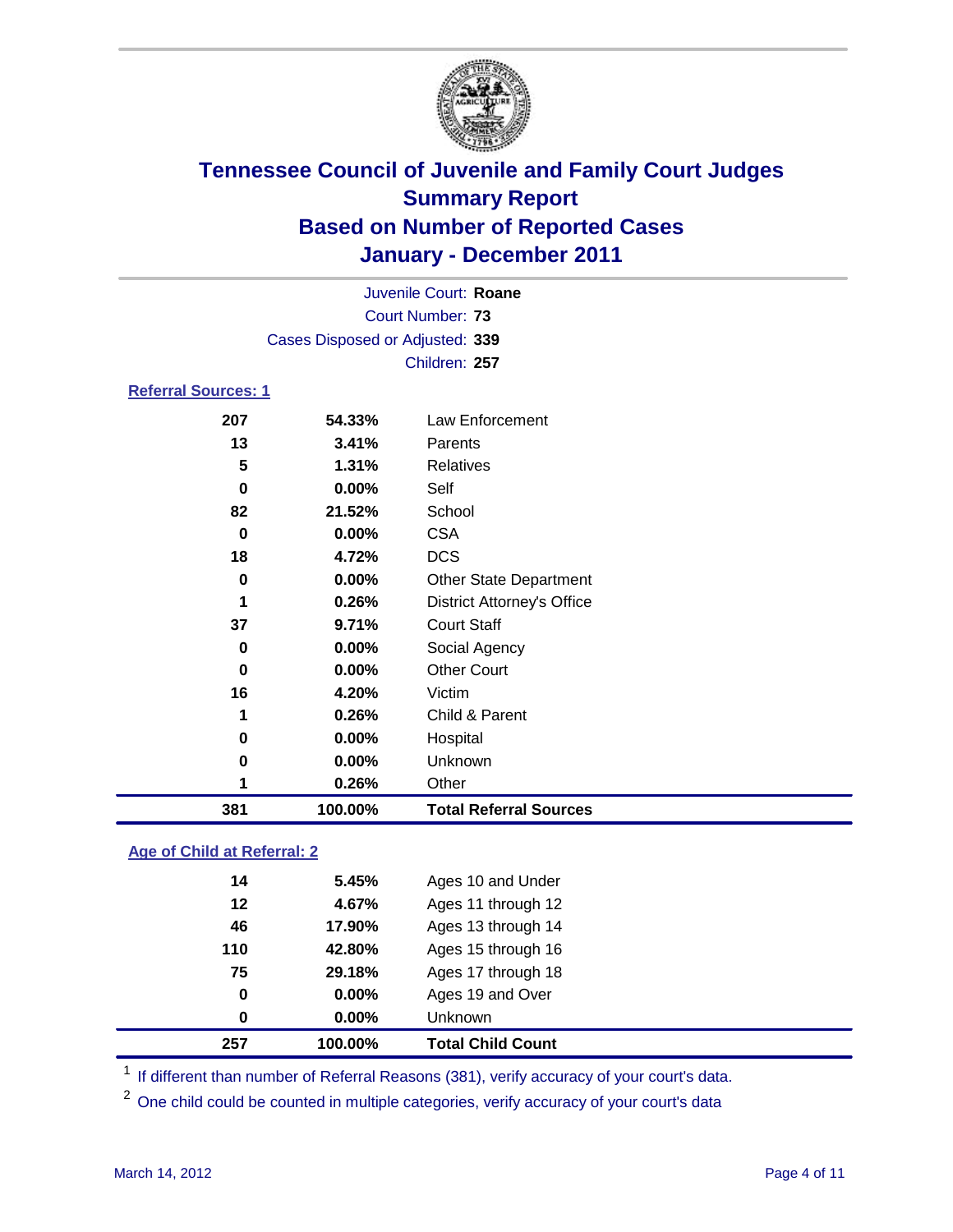

|                                         | Juvenile Court: Roane           |                          |  |  |
|-----------------------------------------|---------------------------------|--------------------------|--|--|
|                                         | <b>Court Number: 73</b>         |                          |  |  |
|                                         | Cases Disposed or Adjusted: 339 |                          |  |  |
|                                         |                                 | Children: 257            |  |  |
| Sex of Child: 1                         |                                 |                          |  |  |
| 170                                     | 66.15%                          | Male                     |  |  |
| 87                                      | 33.85%                          | Female                   |  |  |
| $\mathbf 0$                             | 0.00%                           | Unknown                  |  |  |
| 257                                     | 100.00%                         | <b>Total Child Count</b> |  |  |
| Race of Child: 1                        |                                 |                          |  |  |
| 233                                     | 90.66%                          | White                    |  |  |
| 16                                      | 6.23%                           | African American         |  |  |
| 0                                       | 0.00%                           | Native American          |  |  |
| 0                                       | 0.00%                           | Asian                    |  |  |
| 6                                       | 2.33%                           | Mixed                    |  |  |
| $\overline{\mathbf{2}}$                 | 0.78%                           | Unknown                  |  |  |
| 257                                     | 100.00%                         | <b>Total Child Count</b> |  |  |
| <b>Hispanic Origin: 1</b>               |                                 |                          |  |  |
| 10                                      | 3.89%                           | Yes                      |  |  |
| 245                                     | 95.33%                          | No                       |  |  |
| $\overline{\mathbf{2}}$                 | 0.78%                           | Unknown                  |  |  |
| 257                                     | 100.00%                         | <b>Total Child Count</b> |  |  |
| <b>School Enrollment of Children: 1</b> |                                 |                          |  |  |
| 243                                     | 94.55%                          | Yes                      |  |  |
| 12                                      | 4.67%                           | No                       |  |  |
| $\overline{\mathbf{2}}$                 | 0.78%                           | Unknown                  |  |  |
| 257                                     | 100.00%                         | <b>Total Child Count</b> |  |  |

One child could be counted in multiple categories, verify accuracy of your court's data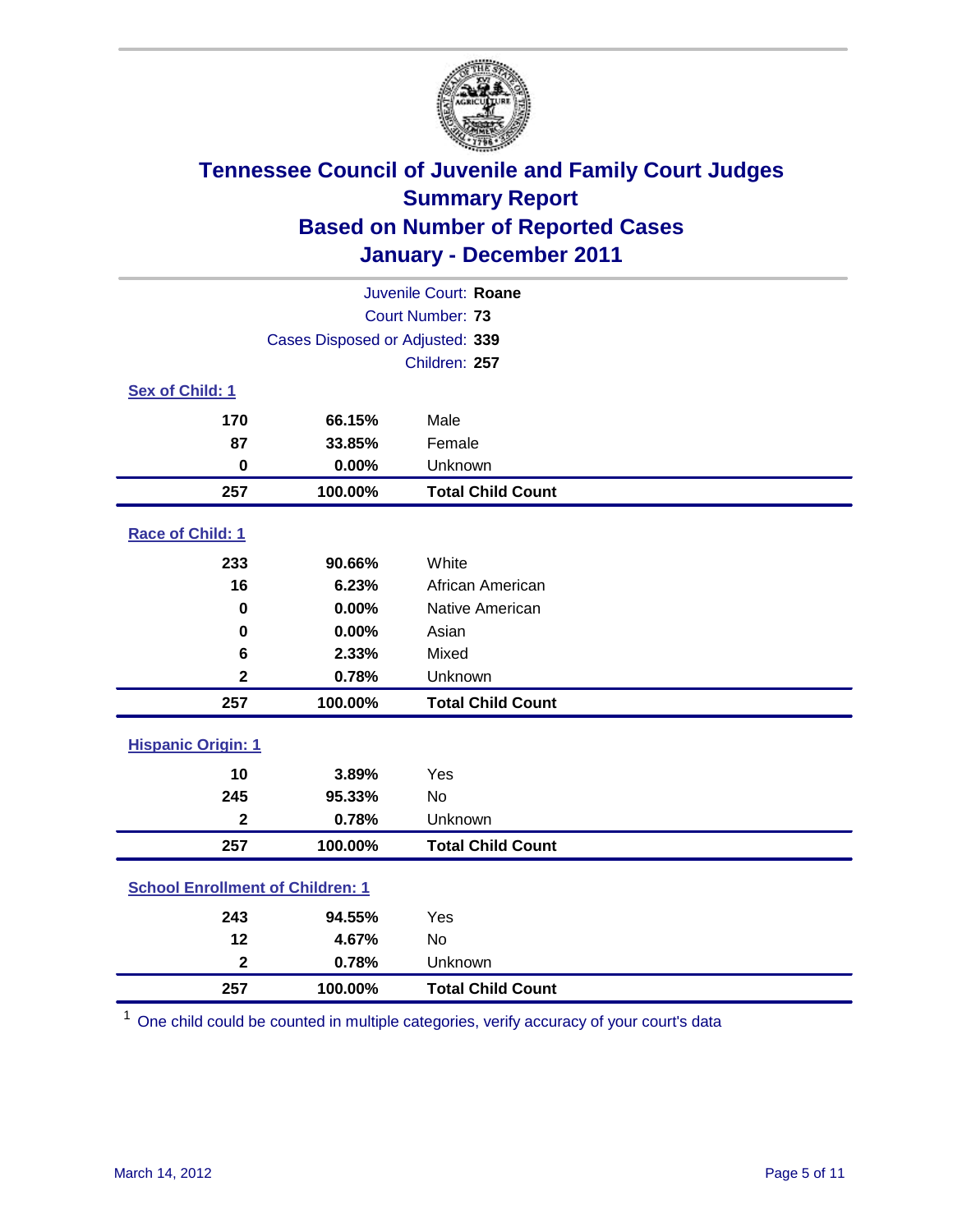

Court Number: **73** Juvenile Court: **Roane** Cases Disposed or Adjusted: **339** Children: **257**

#### **Living Arrangement of Child at Time of Referral: 1**

| 0<br>0<br>2<br>6<br>5 | $0.00\%$<br>0.00%<br>0.78%<br>2.33%<br>1.95% | In a Residential Center<br>In an Institution<br>Independent<br>Unknown<br>Other |  |
|-----------------------|----------------------------------------------|---------------------------------------------------------------------------------|--|
|                       |                                              |                                                                                 |  |
|                       |                                              |                                                                                 |  |
|                       |                                              |                                                                                 |  |
|                       |                                              |                                                                                 |  |
|                       |                                              |                                                                                 |  |
| 1                     | 0.39%                                        | In a Group Home                                                                 |  |
| $\mathbf{2}$          | 0.78%                                        | With Foster Family                                                              |  |
| 3                     | 1.17%                                        | <b>With Adoptive Parents</b>                                                    |  |
| 38                    | 14.79%                                       | <b>With Relatives</b>                                                           |  |
| 27                    | 10.51%                                       | With Father                                                                     |  |
| 102                   | 39.69%                                       | With Mother                                                                     |  |
| 11                    | 4.28%                                        | With Mother and Stepfather                                                      |  |
| 4                     | 1.56%                                        | With Father and Stepmother                                                      |  |
| 56                    | 21.79%                                       | With Both Biological Parents                                                    |  |
|                       |                                              |                                                                                 |  |

#### **Type of Detention: 2**

| 339 | 100.00%  | <b>Total Detention Count</b> |  |
|-----|----------|------------------------------|--|
| 0   | $0.00\%$ | Other                        |  |
| 338 | 99.71%   | Does Not Apply               |  |
| 0   | $0.00\%$ | <b>Unknown</b>               |  |
| 0   | $0.00\%$ | <b>Psychiatric Hospital</b>  |  |
| 0   | 0.00%    | Jail - No Separation         |  |
| 0   | $0.00\%$ | Jail - Partial Separation    |  |
| 0   | 0.00%    | Jail - Complete Separation   |  |
| 1   | 0.29%    | Juvenile Detention Facility  |  |
| 0   | $0.00\%$ | Non-Secure Placement         |  |
|     |          |                              |  |

<sup>1</sup> One child could be counted in multiple categories, verify accuracy of your court's data

<sup>2</sup> If different than number of Cases (339) verify accuracy of your court's data.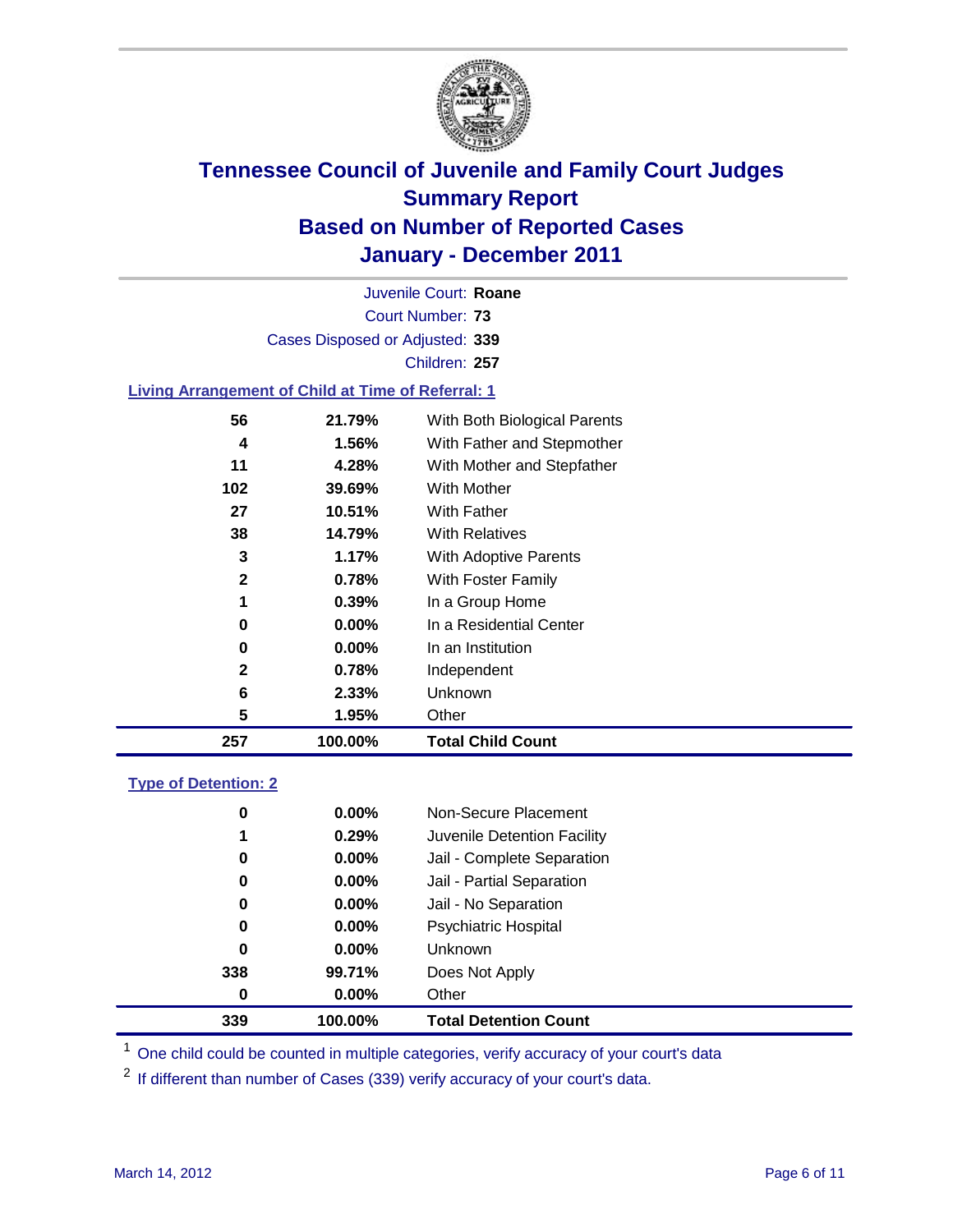

|                                                    | Juvenile Court: Roane           |                                      |  |  |  |
|----------------------------------------------------|---------------------------------|--------------------------------------|--|--|--|
|                                                    | Court Number: 73                |                                      |  |  |  |
|                                                    | Cases Disposed or Adjusted: 339 |                                      |  |  |  |
| Children: 257                                      |                                 |                                      |  |  |  |
| <b>Placement After Secure Detention Hearing: 1</b> |                                 |                                      |  |  |  |
| 1                                                  | 0.29%                           | Returned to Prior Living Arrangement |  |  |  |
| 4                                                  | 1.18%                           | Juvenile Detention Facility          |  |  |  |
| 0                                                  | 0.00%                           | Jail                                 |  |  |  |
| 0                                                  | 0.00%                           | Shelter / Group Home                 |  |  |  |
| 0                                                  | 0.00%                           | <b>Foster Family Home</b>            |  |  |  |
| 0                                                  | 0.00%                           | Psychiatric Hospital                 |  |  |  |
| 0                                                  | $0.00\%$                        | Unknown                              |  |  |  |
| 333                                                | 98.23%                          | Does Not Apply                       |  |  |  |
| 1                                                  | 0.29%                           | Other                                |  |  |  |
| 339                                                | 100.00%                         | <b>Total Placement Count</b>         |  |  |  |
| <b>Intake Actions: 2</b>                           |                                 |                                      |  |  |  |
| 357                                                | 93.70%                          | <b>Petition Filed</b>                |  |  |  |
| $\bf{0}$                                           | 0.00%                           | <b>Motion Filed</b>                  |  |  |  |
| 24                                                 | 6.30%                           | <b>Citation Processed</b>            |  |  |  |
| 0                                                  | 0.00%                           | Notification of Paternity Processed  |  |  |  |
| $\bf{0}$                                           | 0.00%                           | Scheduling of Judicial Review        |  |  |  |
| 0                                                  |                                 |                                      |  |  |  |
|                                                    | 0.00%                           | Scheduling of Administrative Review  |  |  |  |
| 0                                                  | 0.00%                           | Scheduling of Foster Care Review     |  |  |  |
| 0                                                  | 0.00%                           | Unknown                              |  |  |  |
| 0                                                  | 0.00%                           | Does Not Apply                       |  |  |  |
| $\pmb{0}$                                          | 0.00%                           | Other                                |  |  |  |

<sup>1</sup> If different than number of Cases (339) verify accuracy of your court's data.

<sup>2</sup> If different than number of Referral Reasons (381), verify accuracy of your court's data.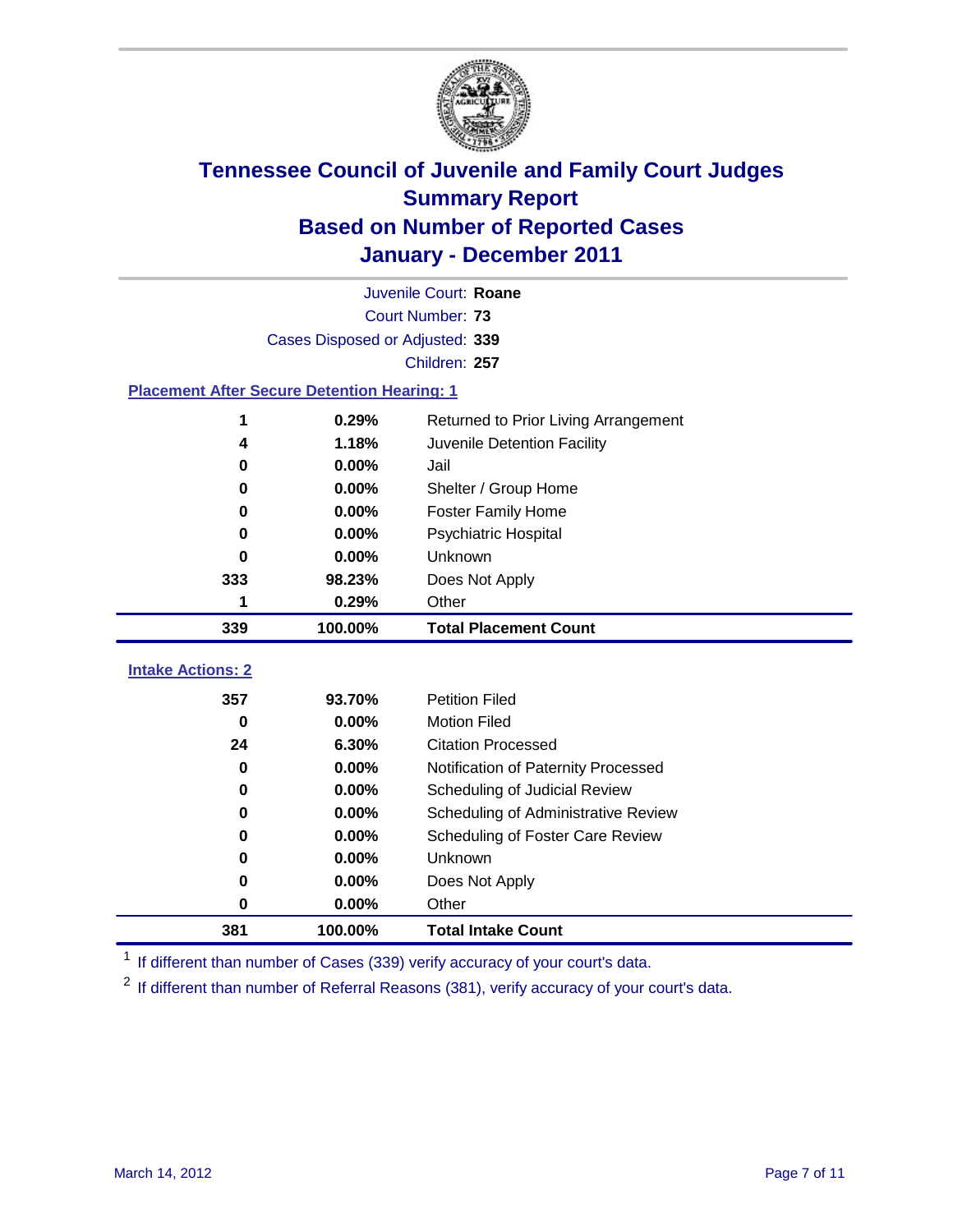

Court Number: **73** Juvenile Court: **Roane** Cases Disposed or Adjusted: **339** Children: **257**

#### **Last Grade Completed by Child: 1**

| $\bf{0}$                                | 0.00%   | Too Young for School         |  |
|-----------------------------------------|---------|------------------------------|--|
| 0                                       | 0.00%   | Preschool                    |  |
| 3                                       | 1.17%   | Kindergarten                 |  |
| 0                                       | 0.00%   | 1st Grade                    |  |
| $\mathbf{2}$                            | 0.78%   | 2nd Grade                    |  |
| $\mathbf{2}$                            | 0.78%   | 3rd Grade                    |  |
| $\overline{7}$                          | 2.72%   | 4th Grade                    |  |
| 7                                       | 2.72%   | 5th Grade                    |  |
| 9                                       | 3.50%   | 6th Grade                    |  |
| 26                                      | 10.12%  | 7th Grade                    |  |
| 44                                      | 17.12%  | 8th Grade                    |  |
| 63                                      | 24.51%  | 9th Grade                    |  |
| 59                                      | 22.96%  | 10th Grade                   |  |
| 25                                      | 9.73%   | 11th Grade                   |  |
| 1                                       | 0.39%   | 12th Grade                   |  |
| 0                                       | 0.00%   | Non-Graded Special Ed        |  |
| $\bf{0}$                                | 0.00%   | <b>GED</b>                   |  |
| 4                                       | 1.56%   | Graduated                    |  |
| 0                                       | 0.00%   | <b>Never Attended School</b> |  |
| 3                                       | 1.17%   | Unknown                      |  |
| $\mathbf{2}$                            | 0.78%   | Other                        |  |
| 257                                     | 100.00% | <b>Total Child Count</b>     |  |
| <b>Enrolled in Special Education: 1</b> |         |                              |  |

| 257                                | 100.00% | <b>Total Child Count</b> |  |  |
|------------------------------------|---------|--------------------------|--|--|
| $\mathbf{2}$                       | 0.78%   | Unknown                  |  |  |
| 226                                | 87.94%  | No                       |  |  |
| 29                                 | 11.28%  | Yes                      |  |  |
| __________________________________ |         |                          |  |  |

One child could be counted in multiple categories, verify accuracy of your court's data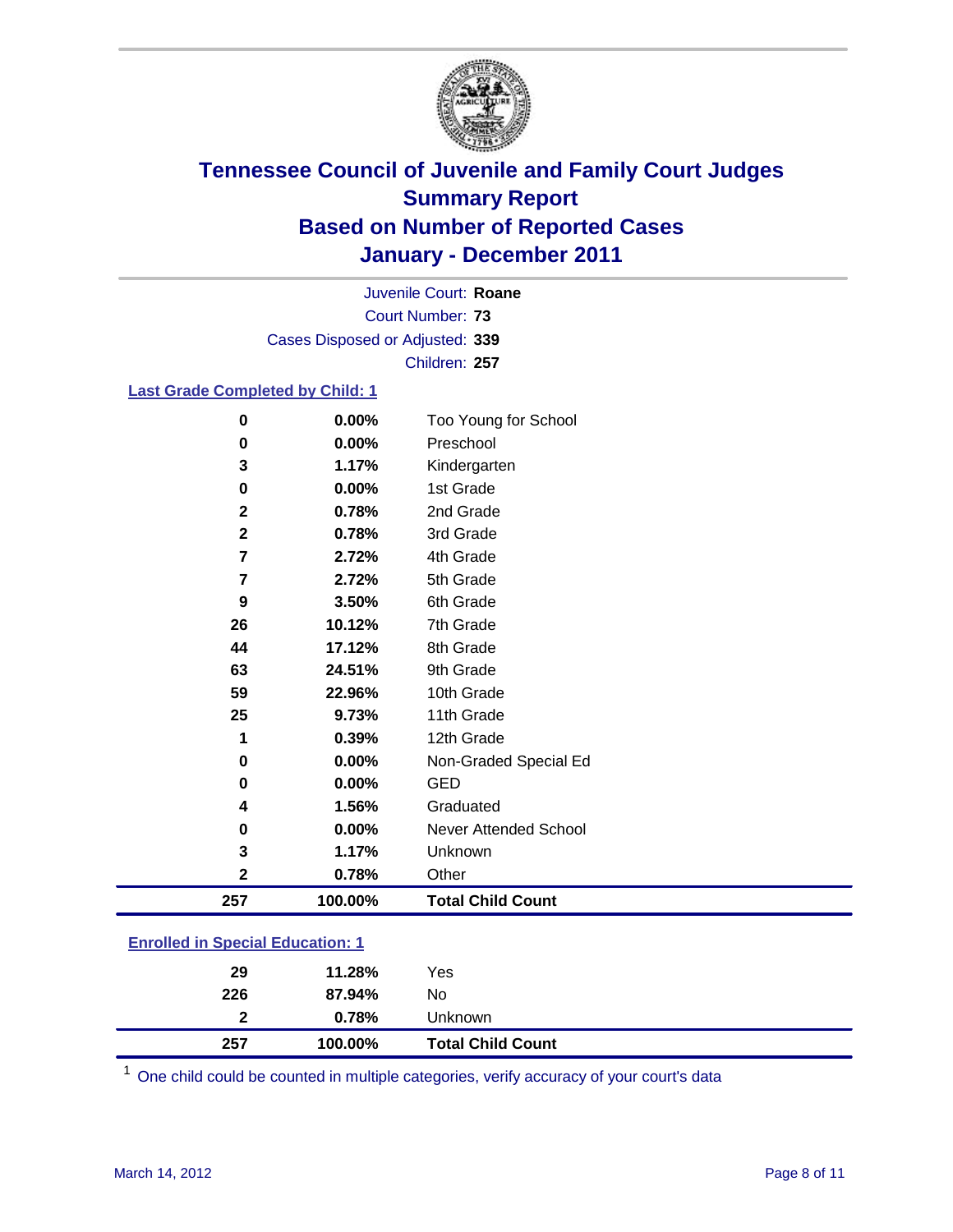

|                              |                                 | Juvenile Court: Roane     |
|------------------------------|---------------------------------|---------------------------|
|                              |                                 | Court Number: 73          |
|                              | Cases Disposed or Adjusted: 339 |                           |
|                              |                                 | Children: 257             |
| <b>Action Executed By: 1</b> |                                 |                           |
| 380                          | 99.74%                          | Judge                     |
| 1                            | 0.26%                           | Magistrate                |
| 0                            | $0.00\%$                        | <b>YSO</b>                |
| 0                            | 0.00%                           | Other                     |
| 0                            | 0.00%                           | Unknown                   |
| 381                          | 100.00%                         | <b>Total Action Count</b> |

#### **Formal / Informal Actions: 1**

| 102 | 26.77%   | Dismissed                                        |
|-----|----------|--------------------------------------------------|
| 0   | $0.00\%$ | Retired / Nolle Prosequi                         |
| 118 | 30.97%   | <b>Complaint Substantiated Delinquent</b>        |
| 79  | 20.73%   | <b>Complaint Substantiated Status Offender</b>   |
| 2   | 0.52%    | <b>Complaint Substantiated Dependent/Neglect</b> |
| 0   | 0.00%    | <b>Complaint Substantiated Abused</b>            |
| 0   | $0.00\%$ | <b>Complaint Substantiated Mentally III</b>      |
| 53  | 13.91%   | Informal Adjustment                              |
| 0   | $0.00\%$ | <b>Pretrial Diversion</b>                        |
| 1   | 0.26%    | <b>Transfer to Adult Court Hearing</b>           |
| 0   | $0.00\%$ | Charges Cleared by Transfer to Adult Court       |
| 0   | $0.00\%$ | <b>Special Proceeding</b>                        |
| 0   | $0.00\%$ | <b>Review Concluded</b>                          |
| 6   | 1.57%    | Case Held Open                                   |
| 20  | 5.25%    | Other                                            |
| 0   | $0.00\%$ | <b>Unknown</b>                                   |
| 381 | 100.00%  | <b>Total Action Count</b>                        |

<sup>1</sup> If different than number of Referral Reasons (381), verify accuracy of your court's data.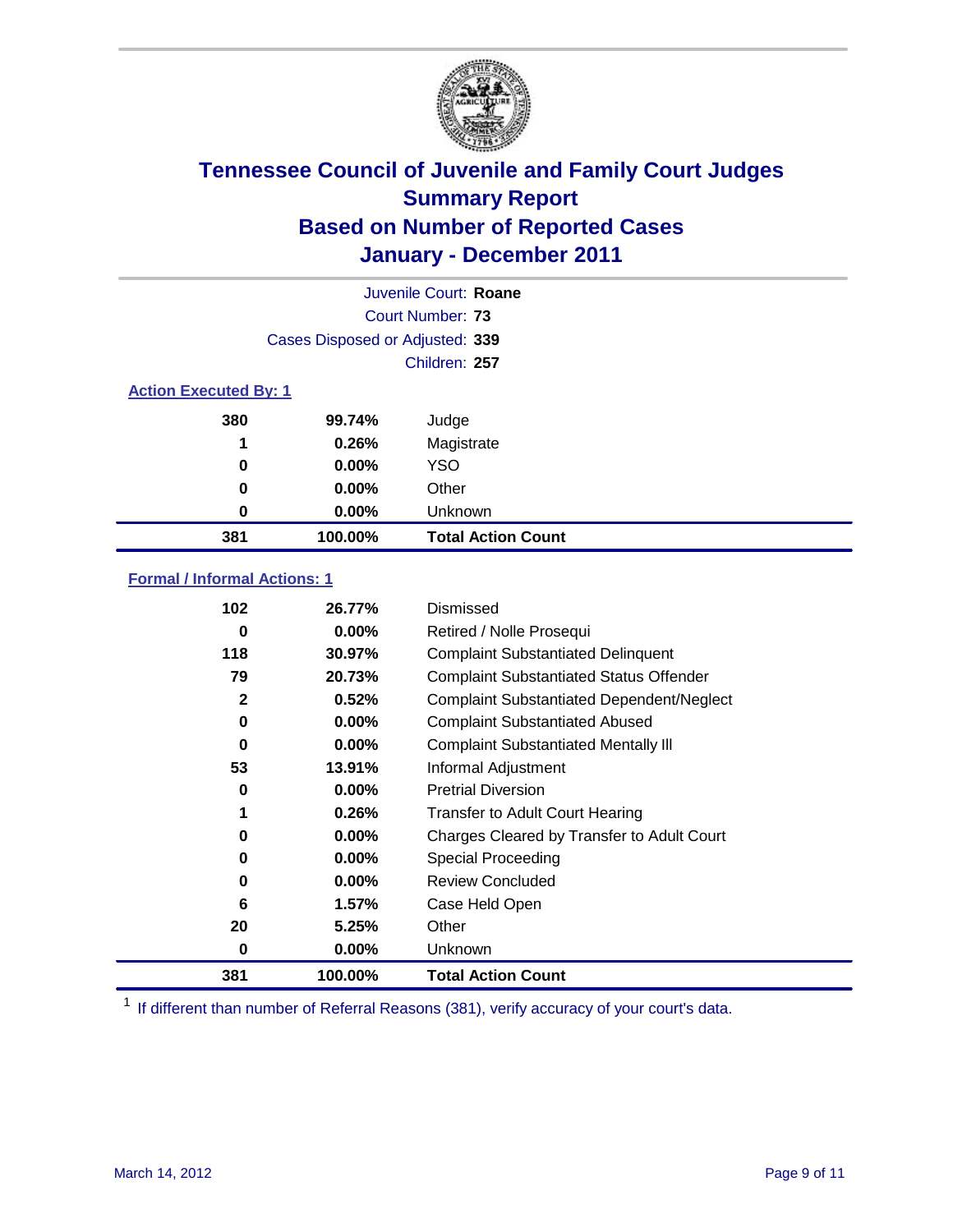

|                       |                                 | Juvenile Court: Roane                                 |
|-----------------------|---------------------------------|-------------------------------------------------------|
|                       |                                 | <b>Court Number: 73</b>                               |
|                       | Cases Disposed or Adjusted: 339 |                                                       |
|                       |                                 | Children: 257                                         |
| <b>Case Outcomes:</b> |                                 | There can be multiple outcomes for one child or case. |
| 102                   | 10.87%                          | <b>Case Dismissed</b>                                 |
| 1                     | 0.11%                           | Case Retired or Nolle Prosequi                        |
| 0                     | 0.00%                           | Warned / Counseled                                    |
| 7                     | 0.75%                           | Held Open For Review                                  |
| 135                   | 14.39%                          | Supervision / Probation to Juvenile Court             |
| 0                     | 0.00%                           | <b>Probation to Parents</b>                           |
| 0                     | 0.00%                           | Referral to Another Entity for Supervision / Service  |
| 35                    | 3.73%                           | Referred for Mental Health Counseling                 |
| 23                    | 2.45%                           | Referred for Alcohol and Drug Counseling              |
| 0                     | 0.00%                           | <b>Referred to Alternative School</b>                 |
| 0                     | 0.00%                           | Referred to Private Child Agency                      |
| 0                     | 0.00%                           | Referred to Defensive Driving School                  |
| 0                     | 0.00%                           | Referred to Alcohol Safety School                     |
| 0                     | 0.00%                           | Referred to Juvenile Court Education-Based Program    |
| 2                     | 0.21%                           | Driver's License Held Informally                      |
| 0                     | 0.00%                           | <b>Voluntary Placement with DMHMR</b>                 |
| 3                     | 0.32%                           | <b>Private Mental Health Placement</b>                |
| 0                     | 0.00%                           | <b>Private MR Placement</b>                           |
| 0                     | 0.00%                           | Placement with City/County Agency/Facility            |
| 0                     | 0.00%                           | Placement with Relative / Other Individual            |
| 25                    | 2.67%                           | Fine                                                  |
| 160                   | 17.06%                          | <b>Public Service</b>                                 |
| 17                    | 1.81%                           | Restitution                                           |
| 0                     | 0.00%                           | <b>Runaway Returned</b>                               |
| 32                    | 3.41%                           | No Contact Order                                      |
| 9                     | 0.96%                           | Injunction Other than No Contact Order                |
| 0                     | 0.00%                           | <b>House Arrest</b>                                   |
| 18                    | 1.92%                           | <b>Court Defined Curfew</b>                           |
| 0                     | 0.00%                           | Dismissed from Informal Adjustment                    |
| 0                     | 0.00%                           | <b>Dismissed from Pretrial Diversion</b>              |
| 0                     | 0.00%                           | <b>Released from Probation</b>                        |
| 0                     | 0.00%                           | <b>Transferred to Adult Court</b>                     |
| 0                     | 0.00%                           | <b>DMHMR Involuntary Commitment</b>                   |